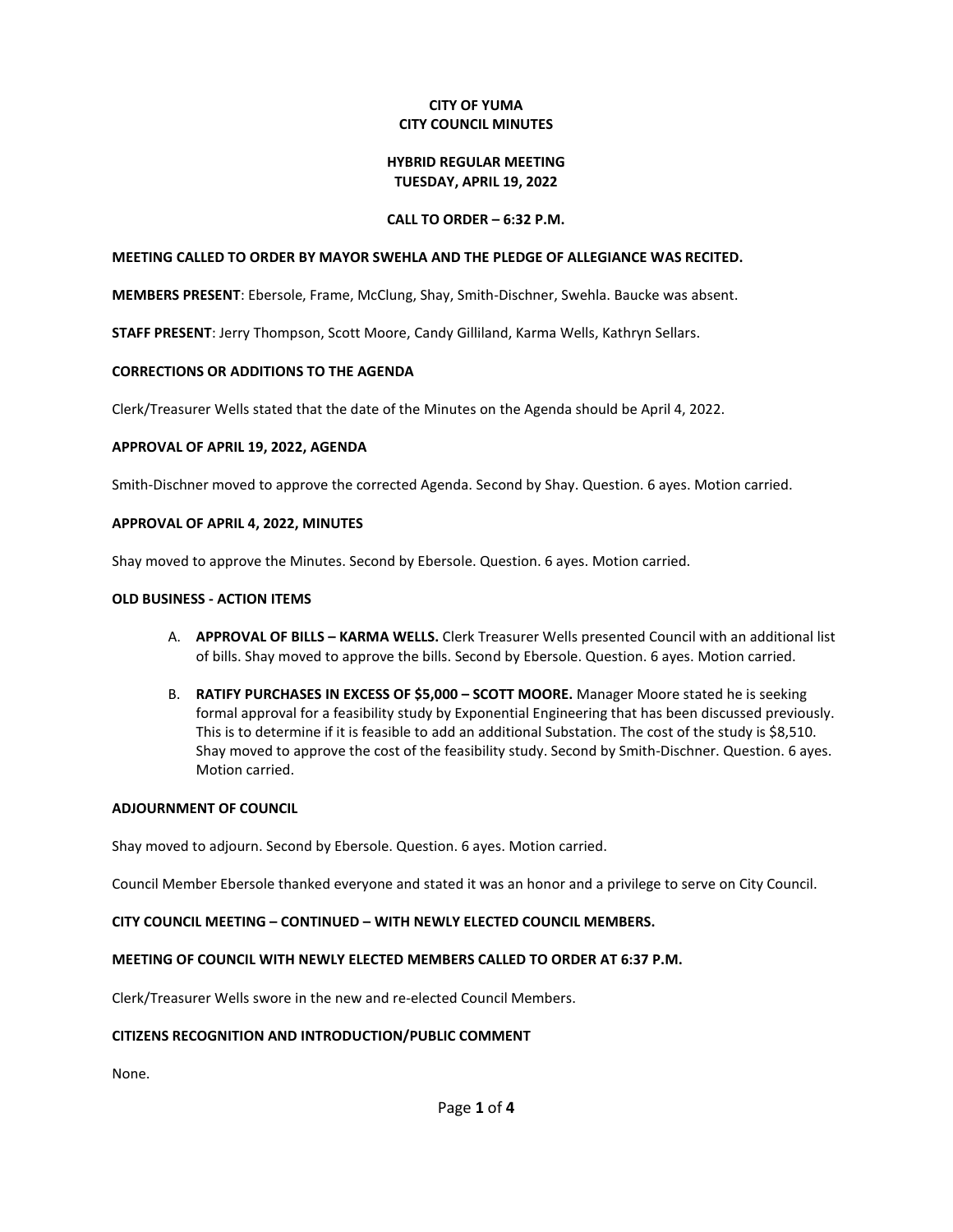# **ELECT MAYOR PRO-TEM – COUNCIL.**

Smith-Dischner nominated Council Member Shay for Mayor Pro-Tem. Second by McClung. Question. 5 ayes. 1 abstain (Shay). Motion carried.

# **TIME, PLACE AND DAY OF MEETINGS – COUNCIL**

Shay moved to hold City Council meetings on the 1<sup>st</sup> and 3<sup>rd</sup> Tuesdays of each month at 6:30 p.m. Second by McClung. Question. 6 ayes. Motion carried.

# **NEW BUSINESS – ACTION ITEMS**

- **A. APPOINTMENT OF REPRESENTATIVE TO THE YUMA COUNTY ECONOMIC DEVELOPMENT BOARD – KARMA WELLS.** Clerk/Treasurer Wells stated that this position was held by previous Council Member Ebersole. Mayor Swehla nominated Council Member Frame. Second by Shay. Question. 5 ayes. 1 abstain. (Frame). Motion carried.
- **B. PUBLIC HEARING ON PROPOSED HOME OCCUPATION AT 320 SOUTH GUM STREET – SCOTT MOORE.** Manager Moore stated that an application has been received for a Home Occupation Permit from Tristan Earl for a Taxidermy business. All requirements and fees have been met. Public hearing was opened. Hearing no discussion, the public hearing was closed. Shay moved to approve the Home Occupation at 320 South Gum Street. Second by Smith-Dischner. Question. 6 ayes. Motion carried.
- **C. LIQUOR LICENSE RENEWAL FOR PAPER MOON – LOCAL LICENSING AUTHORITY, KARMA WELLS.** Clerk Treasurer Wells stated that paperwork has been received from Paper Moon for the renewal of their liquor license. There have been no issues with the Police Department. Shay moved to approve the liquor license renewal for Paper Moon. Second by Frame. Question. 6 ayes. Motion carried.
- **D. PROCLAMATION FOR EMS WEEK, 2022 – SCOTT MOORE.** Manager Moore stated that he has received a request for Council to recognize May 15 – 21, 2022, as EMS Week. Manager Moore read the Proclamation that was prepared. McClung moved to approve the Proclamation as read. Second by Frame. Question. 6 ayes. Motion carried.
- **E. PURCHASES IN EXCESS OF \$5,000 – SCOTT MOORE.** Manager Moore stated he is seeking approval of payment for the line reclosure project, which is a follow up to the 2021 sectionalizing study. This project will help lessen the number of customers affected by electrical outages. The work will by done by Exponential Engineering at a cost not to exceed \$6,620. Shay moved to approve the bid from Exponential Engineering for the line reclosure project. Second by Smith-Dischner. Question. 6 ayes. Motion carried.

Manager Moore stated that he is also seeking approval for services to be performed by TWS Services on the Jet A fuel tank at the airport. The tank needs to be steam cleaned and retested before new fuel can be put in the tank. The cost of this service may or may not exceed the original quote of \$4,813.15. Manager Moore is asking for approval of a not to exceed amount of \$5,500. McClung moved to approve the work by TWS Services, not to exceed \$5,500. Second by Smith-Dischner. Question. 6 ayes. Motion carried.

Manager Moore explained that if the Jet A fuel tank cleaning is completed next week, we will be able to fill the tank the following week. The budgeted amount for the Jet A fuel was \$12,000. With the cost of fuel having increased so much, the budgeted amount will not be enough to cover 3,000 gallons of fuel. We can either purchase less fuel, or purchase the fuel at a not to exceed amount of \$14,000. The fuel would be coming from AV Fuel. Smith-Dischner moved to approve the purchase of 3,000 gallons of Jet A fuel, not to exceed \$14,000. Second by Shay. Question. 6 ayes. Motion carried.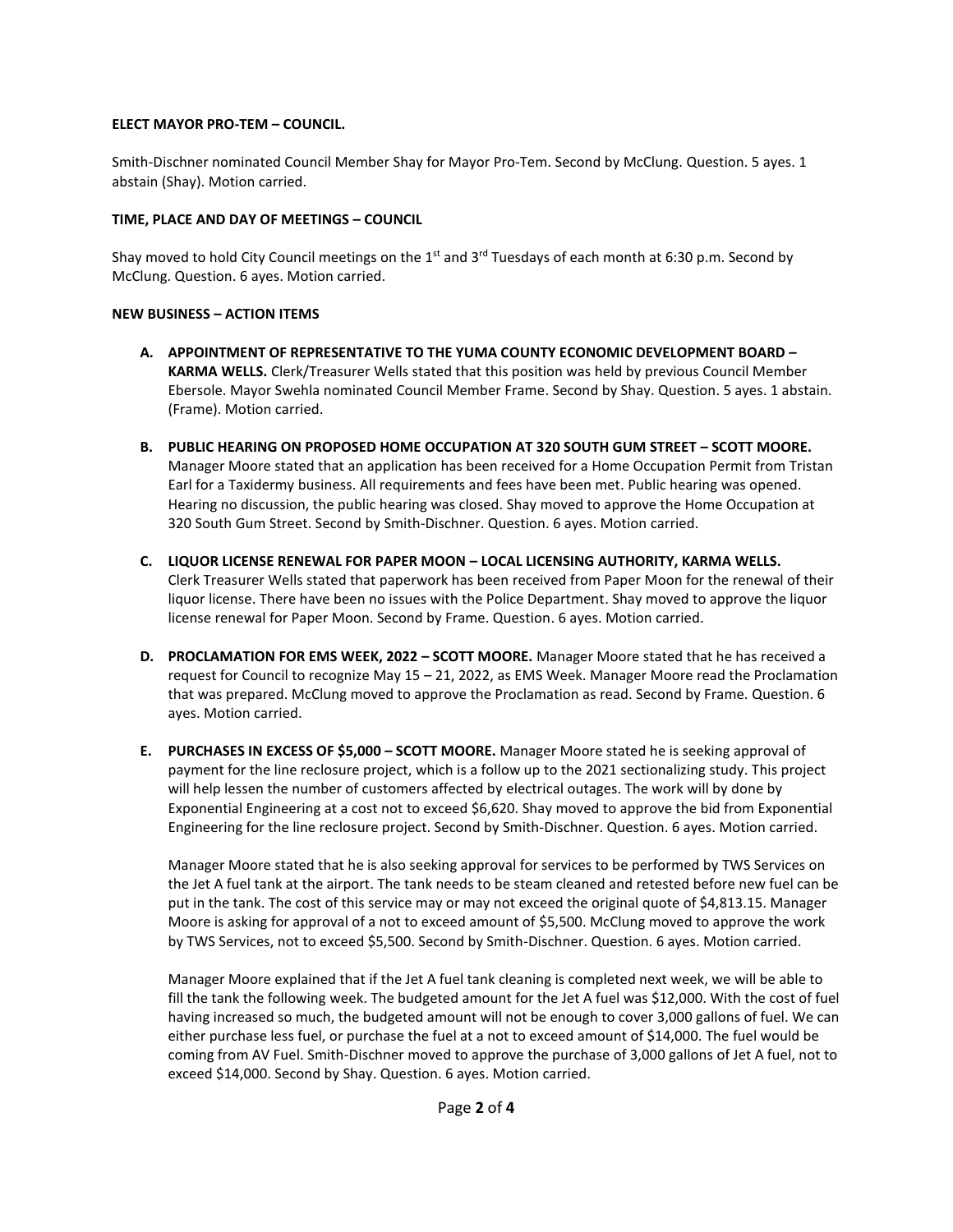A short recess was taken to prepare for the training session. The meeting resumed at 7:07 p.m.

### **MUNICIPAL OFFICIAL TRAINING – KATHRYN SELLARS.**

Attorney Sellars provided training on important topics for Council Members. Topics discussed were governmental immunity, Open Meetings Law, full and timely notice of meetings, administration exception, federal statutes, public official liability, quasi-judicial decisions, public official ethics.

### **ADDITIONAL BUSINESS**

None.

**REPORTS**

# **CITY MANAGER, SCOTT MOORE**

Manager Moore stated that two past due bills have been received regarding the Yuma Life Care license. He believes that Council needs to consider where the process is and if the City wants to continue to hold the license.

We received a visit from the CDPHE Hazardous Materials Division because they had received a complaint that the blasting materials from the 2018 water tower project were not disposed of properly and the lead levels were beyond the limits allowed. The blasting material has been kept at the WWTP and was available for tests to be done on it. We sent samples to a lab for testing and the results were well below the allowable level of lead. CDPHE also required another test to be performed and those results came back fine as well.

Council is invited to attend the NECALG annual meeting which will be held on May 18, 2022, at 11:30 a.m. at Red Willow.

Manager Moore provided Council with information on the June 8 Run/Walk and golf tournament for the S.A.R.A House.

There will be a tutoring program taking place at the Community Center for Middle School and High School students. BOCES is funding the program.

Work started yesterday on replacing a valve at the WWTP. Concrete Specialties is doing the work. At this point, they are estimating that the material costs are around \$15,000. They estimate that labor will run around \$5,000 per day and could take 3 to 6 days to complete.

#### **CITY CLERK/TREASURER, KARMA WELLS**

Clerk/Treasurer Wells provided Council with the Sales Tax Report.

# **CHIEF OF POLICE, JERRY THOMPSON**

Chief Thompson provided Council with the March Police Report.

# **CITY COUNCIL REPORTS**

Frame